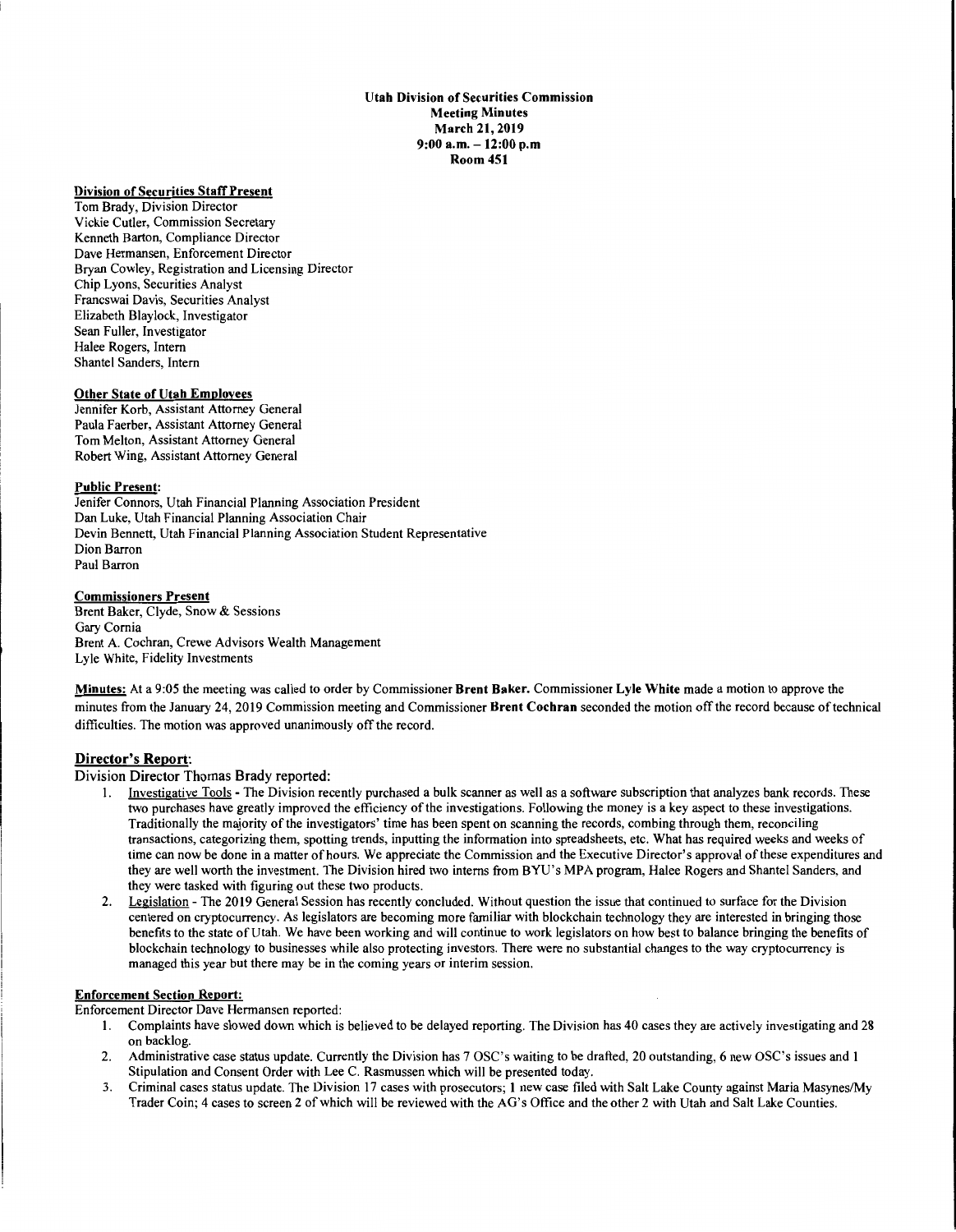- 4. Trials schedule and a brief recap of each case were provided: Copper Basin May 21, 2019 (Telemarketing); Keith Lignel, June 10, 2019 (Real Estate); Daniel Energy June 21, 2019 (Oil); Affluent Planning Strategies July 9, 2019 (Breathalyzer) and Stove-in-a-can July 22, 2019 (canned fuel).
- 5. Upcoming court sentencing and a brief recap of each were provided: Lars Johnson/ Arena) Energy March 22, 2019 (Pattern of unlawful activity); Shannon Fitzgerald April 5, 2019 (Guilty on 11 counts of securities' fraud); Tobey Waggoner/ Accelerated Wealth April 29, 2019 (Real Estate Seminar) and Dean Causett I Real Marketing Network May **1,** 2019 (Real estate seminar and pattern of unlawful activity).
- 6. Elizabeth Blaylock presented an update on Rust Rare Coin. The case is large and complex and in various stages of the legal process. In court a week ago, a Stay was entered for the 3 main Defendants. The Receiver has produced various status reports, taken over and has begun liquidated assets. The Division's case was formally referred to the US Attorney General's Office. Tom Melton, AG Office, included the sale of assets were important because of the monthly expenditures, confirmed our portion will be stayed for a period of time and advised that more reports are coming in each week. Tom Melton also provided an overview of the case for the Commission Members. Jonathan Hafen is the Court appointed Receiver.

## **Compliance Section Report:**

## Compliance Director Ken Barton reported:

- 1. 2019 YTD Exam Statistics- The Compliance Section has initiated twenty-three (23) compliance examinations, (6) exams were for-cause exams opened as a result of an investor complaint or regulatory agency referral, seventeen ( 17) were routine examinations. The increase in routine exams is a function of a focus on state covered RIA firms without a place of business in Utah. We have been working with the firm's home state regulators across the country to complete these desk exams. The Section initiated six (6) new Investment Adviser licensing approval exams. The Compliance Section has originated a total of twenty-nine (29) exams since the beginning of the year.
- 2. Action Updates: The Compliance Section is currently working on three (3) administrative orders and (2) criminal actions.
	- Two administrative actions have a proposed negotiated settlement agreement prepared and signed by the parties. These matters will be addressed by the Commission on April  $9<sup>th</sup>$  and if needed April  $10<sup>th</sup>$ .
	- One administrative action is currently stayed pending the completion of the sentencing phase of a criminal action.
	- Regarding the two referred criminal actions: The case involving Eric Sampson is awaiting a sentencing hearing which has been rescheduled for May 2019 to allow the Sampson to raise funds for victim restitution. The second case Scott Stewart's securities fraud trial is scheduled to resume in May 2019 in Utah's Third District Court.

Question 1: Gary Cornia requested to know how many RAI's are operating in Utah. Director Cowley provided statistics of 1,402 investment advisor firms with 5,499 Advisors, 236 are state covered. Commission Brent Baker asked to clarify if that included State and Federal Advisors and Director Cowley confirmed it did. Commissioner Lyle White asked if that included those that are licensed by Fidelity and Director Cowley confirmed it did. A year on year, 2017 & 2018 primarily, was provided to see if the Adviser community growth is parallel with our economic growth. Director Barton advised since Regulation BI is available, which is an alternative to the Dept. of Labor rules, the Division should see an increase in the total number of individuals that want to use the Investment Adviser model over the Broker Dealer model.

### **Registration and Licensing:**

Registration and Licensing Director Bryan Cowley reported:

- 1. Broker Dealer Firms: 1,482 and Agents 124,464 along with Investment Adviser Firms: 1402 and Advisors 5499 with 236 State Covered. The total amount of fees for 2018 was  $8,167,290$  a continuing increase from 2016 & 2017.
- 2. With the receipt of a high fee amounts it would be easy for the public to believe we were disinterested or unaware of individuals who would merit consideration for a fee refund.
- 3. A FINRA Senior Analyst contacted the Division with a report called the Individual Active Military Duty Download report. She encouraged us to consider renewal fee refunds for individuals currently on active military duty. After running the report (and thanks to Michele Black) the Division refunded the broker dealer agent and/or investment adviser representative licensing fee of **19** individuals who are in active military service to our great country.

# **Education and Training Fund Report:**

Bryan Cowley presented the Division of Securities Education and Training Fund Report. Following the presentation of the Education and Training fund Commissioner **Brent Baker** called for a motion to approve. Commissioner **Lyle White** made the motion to approve the funding request to the Education and Training Fund. Commissioner **Brent Cochran** seconded the motion. The motion was approved unanimously.

### **Grant Request:**

Utah Financial Planning's grant request was presented by Jenifer (Jenie) Connors, Dan Luke and Devin Bennett. Application was submitted for \$10,000.00 from the Utah Financial Planning Association however after review the Commission requested an increase on their behalf to \$12,500.00 for final approval from the Executive Director.

# **Consideration and Approval of Proposed Orders:**

- **1. Cetera, SD-18-0014 and Paul Neuenswander, SD-18-0015:: Stipulation and Consent Order**
- Tom Brady clarified the cases were planned to be presented for approval; we have a signed agreement in place. Individuals who were going to be at the meeting were confused by the date and are not present. We are asking that the Division be allowed to present that approval at the 419*th* hearing date and will not be reviewing the documents.

### **2 Dallas Tall, SD-17-0015: Order on Motion for Summary Judgment**

Paula Faerber presented this Order on Motion for Summary Judgment confirming the Motion for Summary Judgment by the Division is denied and the administrative hearing is scheduled for May 23, 2019.

Commissioner **Brent Baker** called for a motion to approve. Commissioner **Lyle White** made the motion to approve the proposed Stipulation and Consent Order. Commissioner **Brent Cochran** seconded the motion. The motion was approved unanimously.